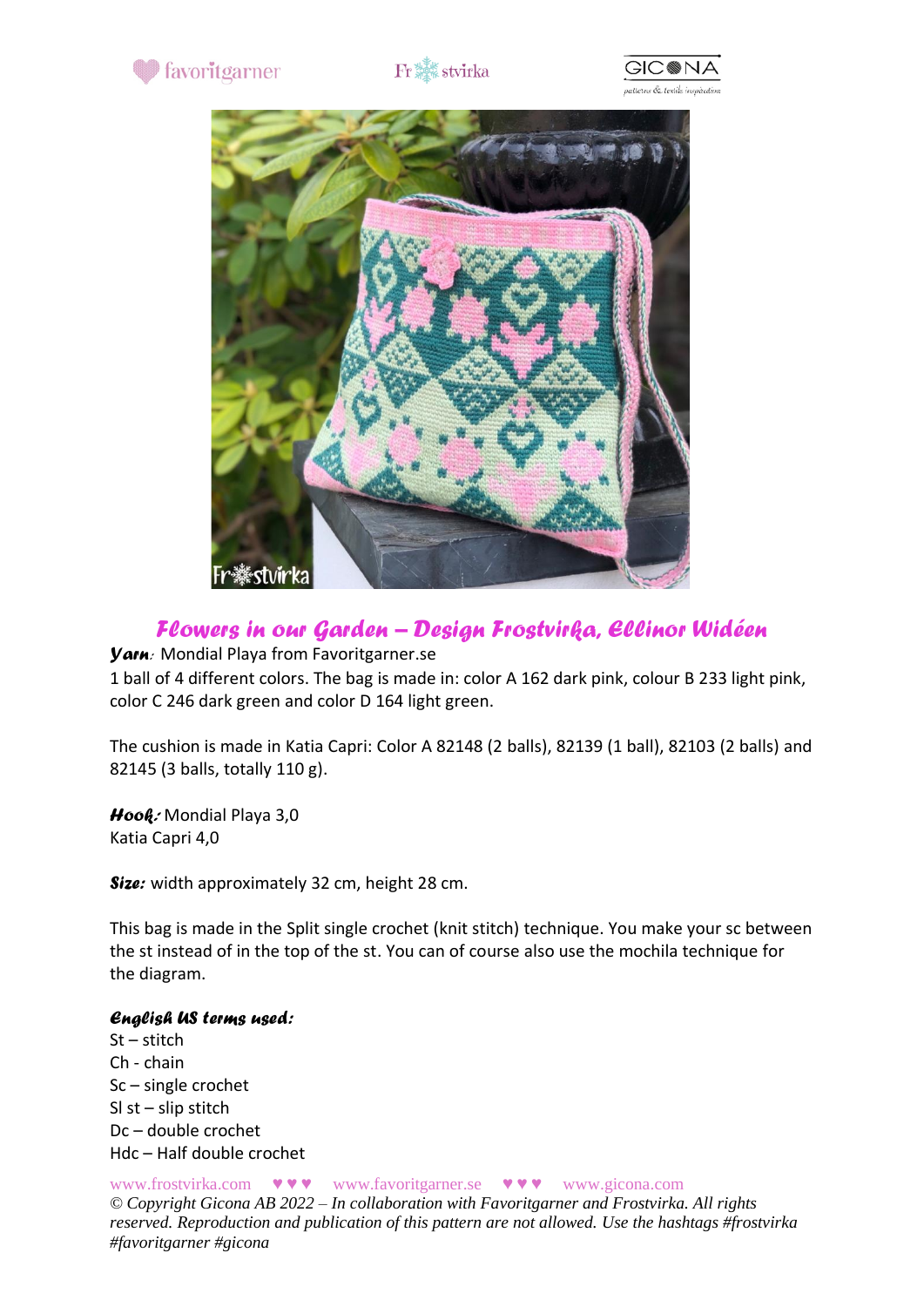





 $\blacktriangleright$  If you have any questions concerning the pattern, you can always contact me at frostvirka@gmail.com

### *Start:*

- Using color A, chain 160 and sl st in initial ch 1.
- Every round starts in square 1 on the diagram, from the right. Repeat every row, square  $1 - 40$ , 4 times on each round.
- You do not fasten off, not until it is finished. You carry the unused strands under the working stitches. Try to keep your yarn balls in a way to prevent tangling. Remember to check the inside of the bag now and then so you do not leave any strands behind, or if you need to stratch the yarn gently.
- When you change colour, leave the last sc before the colour change unfinished, and close the st with the new colour.
- Round 1 is made with 1 dc in each st around. The rest of the bag is worked in the round, using the split single crochet (knit stitch), but you can use the mochila technique for the bag too if you prefer that one.
- If you are interested in the mochila technique you can read more about it on my blog, the patterns Dancing Hearts or Mochila Rhapsody. You can also find short videos of it there.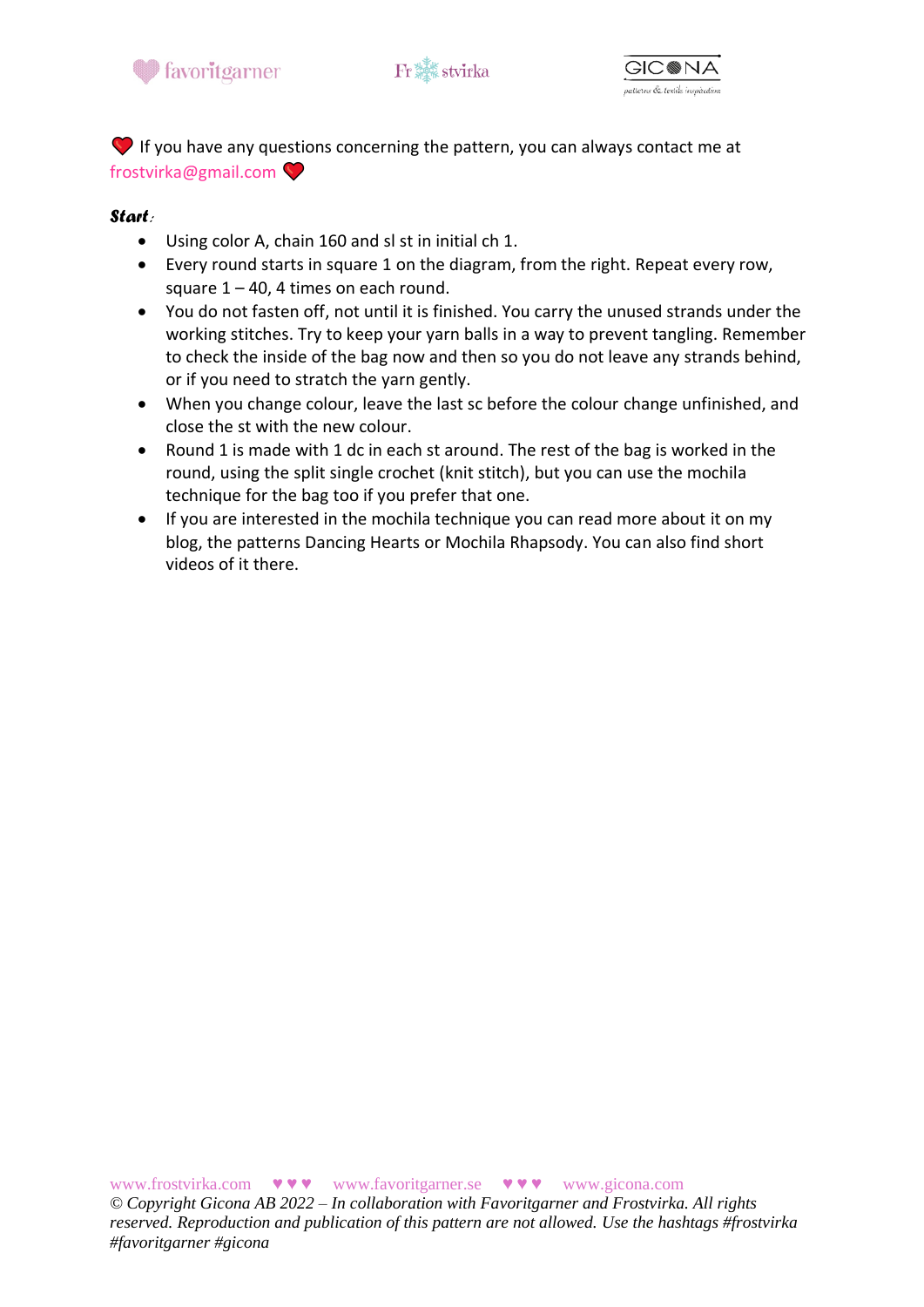





- Fasten off and sew in all the ends when the whole bag is finished.
- Join the bag in the bottom.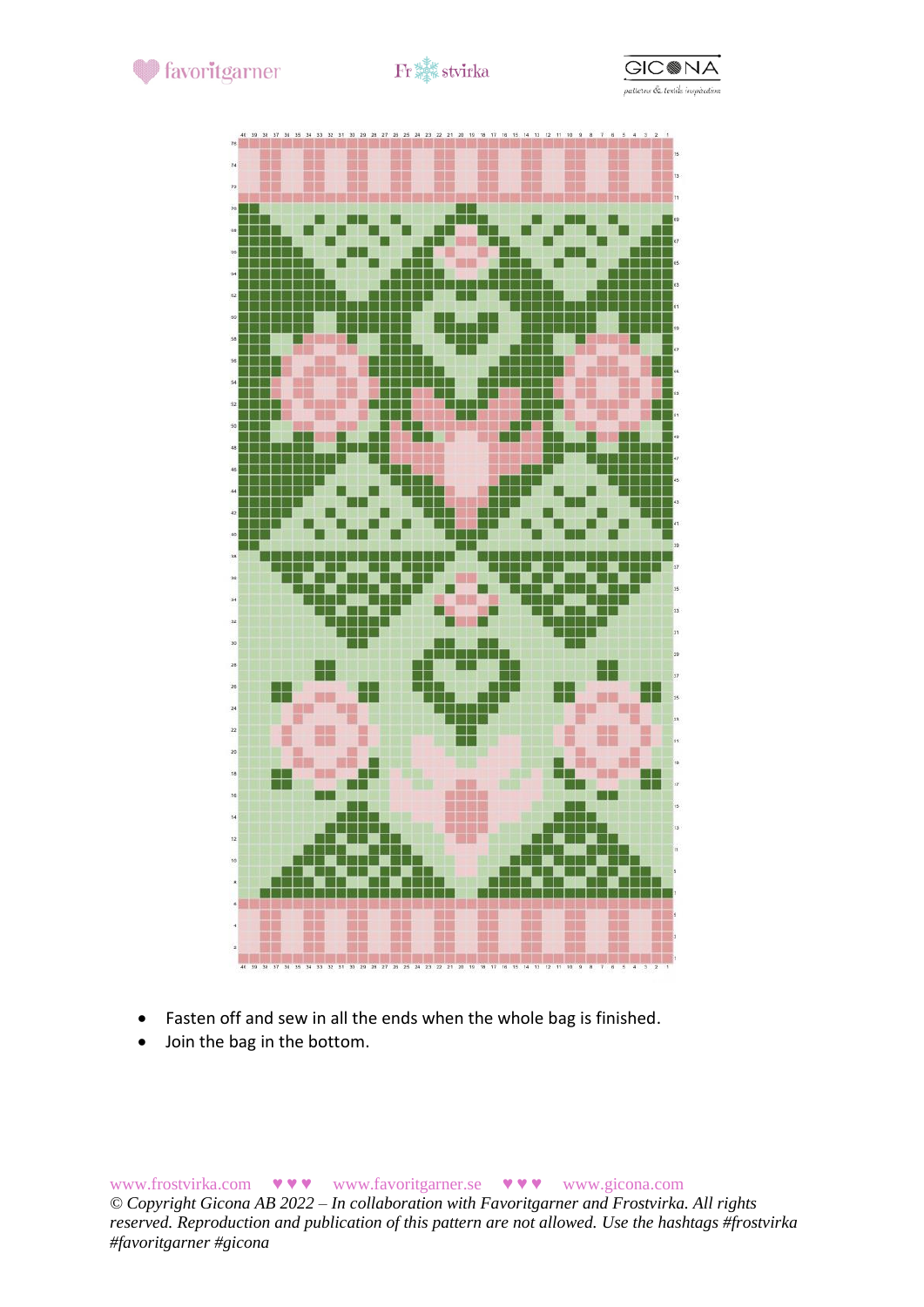





### *Handle:* Hook 4,0.

With two strands of yarn (I used colors A and B), ch 170.

Dc in fourth ch from hook, 1 dc in each ch across, but in the last one you make 4 dc. On the opposite side you make 1 dc in each ch across, but in the last you make 4 dc, join to initial ch 3 with a sl st. Fasten off.



With two strands (I used colors C and and D), make 1 sl st in the back loop of every dc. Fasten off. Join the handle on each side of the bag, on the inside.



*Photos of one of my previous bags using the same pattern for the handle..*

### *Flower*

Color A. Hook 3,0. Ch 5, sl st in initial ch 1.

*Round 1:* Colour A, ch 3 (acts as dc), 11 dc in the ring, sl st in initial dc. **12 dc** *Round* 2: Color B, (sc + ch  $2 + 2$  dc + ch  $2 +$  sc in dc, ch 2, skip 1 dc) repeat around, sl st in sc. **6 petals**

Sew in the ends and join the flower to the bag.

### *Cushion*